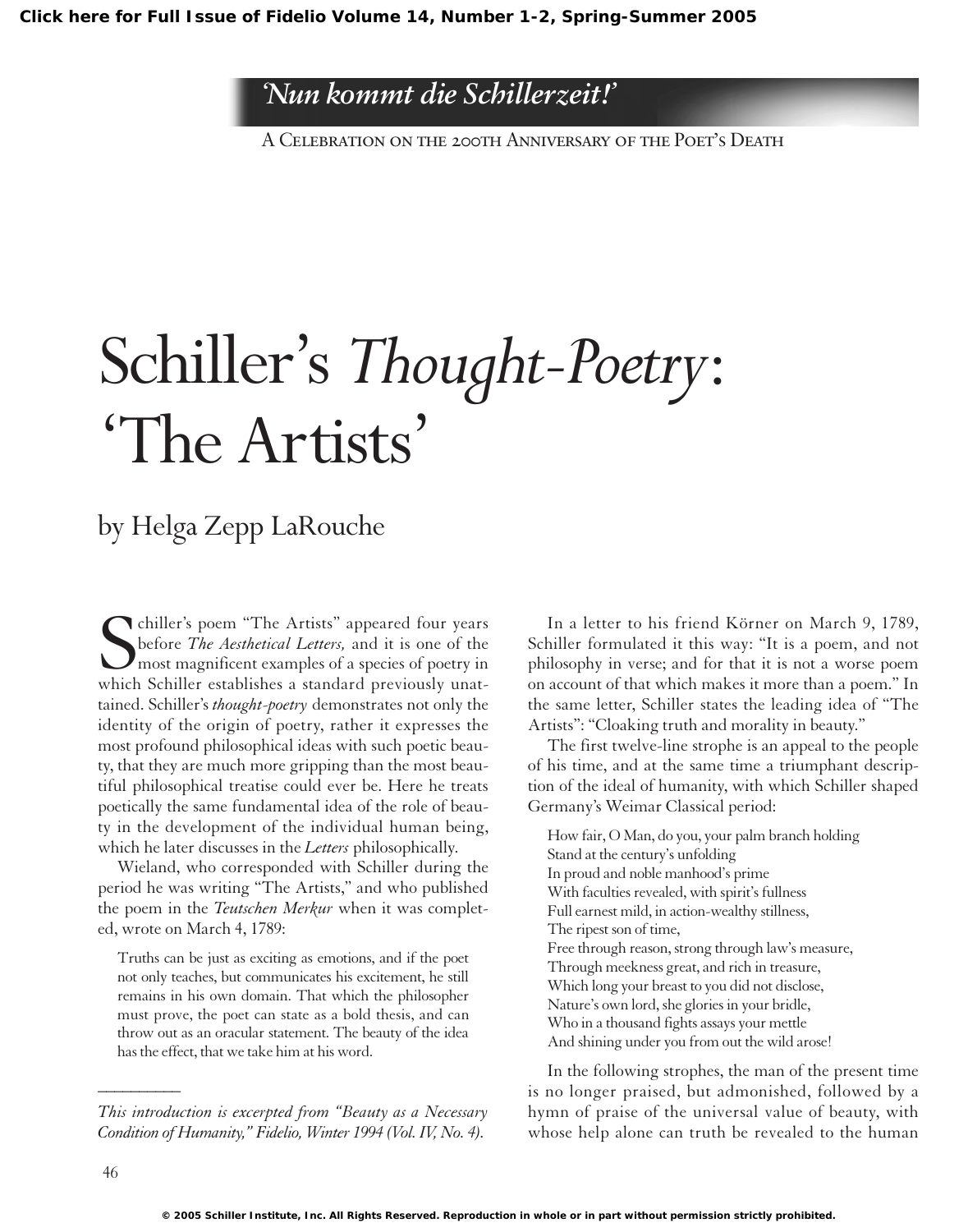spirit and senses. The third strophe begins as follows:

The land which knowledge does reside in You reached through beauty's morning gate. Its higher gleam to now abide in, The mind on charms must concentrate. What by the sound of Muses' singing With trembling sweet did pierce you through, A strength unto your bosom bringing Which to the world-soul lifted you.

"Beauty's morning gate" here stands as a metaphor for the leading idea of the poem, that the path toward truth leads through beauty; the "morning gate" signifies both the beginning of a process, as well as the entrance into a new domain, proceeding through a gate.

This is followed up to line 90 by a glorifying address to the artists who have created this beauty, an address which is recapitualted again and again in the main body of the poem, and which peaks finally in the famous lines:

The dignity of Man into your hands is given, Its keeper be! It sinks with you! With you it will be risen!

The entirety of the main part elaborates the fundamental theme, through which Schiller, in continuously escalating images and metaphors, demonstrates how beauty and art are capable of raising the human being to ever new stirrings of the heart and heights of reason. And by describing this development, he creates himself the idea of which he speaks. The reader is caught up by the excited power of imagination of the poet, and thus leaps over the chasm which apprently lies between the different steps on this path, so that the reader can relive how art becomes the "second Creator of man."

Strophe 14 says:

Now from its carnal sleep did wrestle The soul, so beautiful and free, By you unchained sprang forth the vassal Of care in lap of joy to be. Now limits of the beast abated And Man on his unclouded brow rang out, And thought, that foreign stranger elevated, From his astonished brain sprang out. Now *stood* Man, and to starry legions Displayed his kingly countenance, Then to these lofty sunlit regions His thanks conveyed through speaking glance. Upon his cheek did smiling flower, His voice, by sentiments now played, Unfolded into song's full power, Emotions moistened eye betrayed, And jest, with charm in graceful federation, His lips poured out in animation.

Only when he is touched by art, and thus by the experience of the power which is also the source of his own creativity, does the "slave of sorrow" become free, which means happy. One may presume that Schiller would come to the conclusion, that Kierkegaard or Heidegger remained chained to "sorrow" only because they never came to know creativity, and were never truly happy.



*A Nineteenth-century American lithograph celebrates the poet. The inscription is by Johann Wolfgang von Goethe.*

The "thought, that foreign stranger elevated," is a beautiful image for what is new, the spirituality of human beings, which has become possible through art. It is this capacity for reason which lets him *stand;* thus, it is that which distinguishes him from that which is limited, the stifling limits of animality. The idea, "And jest, with kindness in graceful federation," is a genuinely Schillerian notion, for, on the one hand, the jest is itself an expression of freedom, and on the other hand, it must be with kindness, which means that it can not be injurious; and, if the jest and kindness are to be bound together by grace, then Schiller here provides one of the many possibilites of the aesthetical condition.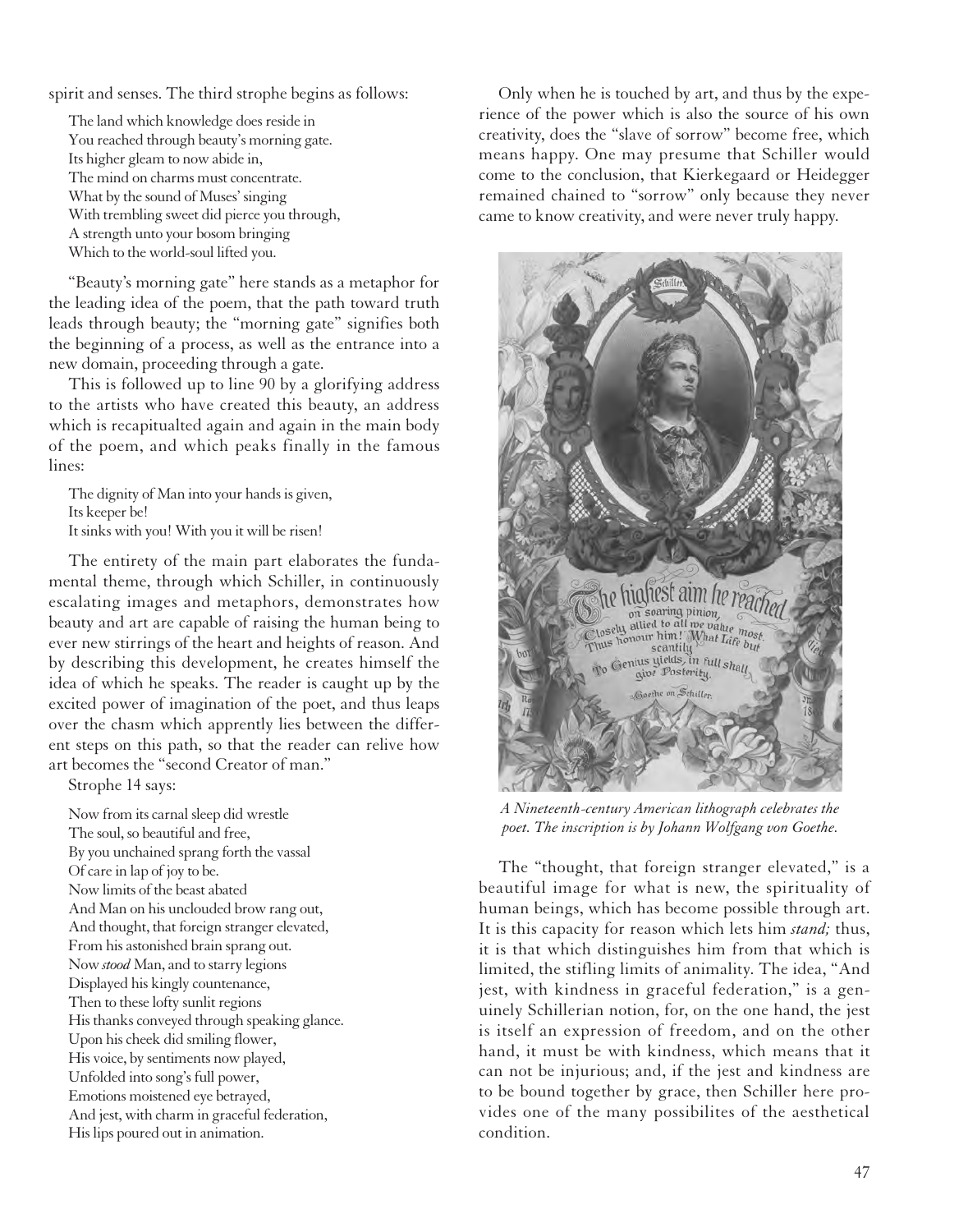Here are the first four lines of strophe 19, as merely one example:

Yet higher still, to ever higher stations Creative genius soared to be. One sees already rise creations from creations From harmonies comes harmony.

And from strophe 20:

So Man, now far advanced, on pinions elevated, With thanks does Art transport on high, New worlds of beauty are created From nature richer made thereby.

And once the human being has already achieved a high degree of enoblement through the works of beautiful art, and fulfills his necessity with joy, the poet writes in strophe 21 the magically beautiful lines:

With destiny in lofty unity, Sustained in calm on Muses and on Graces, His friendly breast exposed obligingly, Is struck as threat'ning arrow races From gentle bowstring of necessity.

It is thus possible for the human being to overcome inner fragmentation, if he has become calm through beauty (the Graces) and art (the Muses): he will even approach death calmly. And the poet then addresses the task of the artist again: "You imitate the great Artist" which means nothing else, than that the artists, through their art, imitate the creativity of the Creator.

To quote strophes 28 and 29 in their entirety:

The richer satisfied his fleeting vision, The loftier the orders which the mind Does fly through in *one* magic union, Does circumscribe in *one* enjoyment blind; The wider ope are thoughts and feelings growing To richer play of harmonies now showing, To beauty's more abundant streaming van— The lovelier the pieces of the universal plan, Which now, disfigured, tarnish its creation, He then sees lofty forms bring to perfection. The lovelier the riddles from the night, The richer is the world that he embraces, The broader streams the sea in which he races, The weaker grows his destiny's blind might, The higher are his urges striving, The smaller he himself, the greater grows his loving.

So lead him, the hidden pathway show Through ever purer forms, through music clearer, Through ever higher heights and beauty fuller Up poetry's beflowered ladder go— At last, at epoch's ripest hour,

Yet one more happy inspiration bright, The recent age of Man's poetic flight, And—he will glide in arms of Truth's full power.

If one reads or recites "The Artists" as a whole, but especially the two strophes cited here, one will sense the excitement Schiller felt about his own vocation as an artist, and in this poem he succeeds in playfully convincing us of the truth of the significance of beauty and the role which the artists play in the development of humanity, because he lets the idea dissolve into the poetic representation, and, in the composition as a whole, he lets his material be transformed into the domain of the Infinite.

He paints an image of the unfolding of the potentialities of the human species, and makes clear how art produces ever new and better levels of the existence of human beings, which did not exist previously; but he does it in such a way, that the powers of knowing Reason coincide with those of poetic metaphor.

Whereas the first strophe is still a hymn-like praise of man, on account of everything man has created over the centuries, this is still repesented in a simple way; but in the course of the poem, a stream develops, which becomes ever richer in beautiful features and density of singularities. The poem describes nothing less than an infinite sequence of revolutions, higher levels of development of man, unleashed by beauty and art; it is a poetic celebration of the capacity of man, mediated by beautiful art, to bring forth ever new hypotheses, which are united by the hypothesis of the higher hypothesis, in the sense that Plato gave the idea.

The last lines of the poem summarize in a magnificently poetic way the idea of the *Parmenides* dialogue. The poet initially praises art as the most free activity of man. He presupposes that all artists raise themselves high above their own age and time, and impress their own time with the ideal they have generated. If they all agree upon this high conception of art, however different the various artists may be, then art, in all of its manifold creations, permits us to see the One, the eternally true, the Divine:

On thousand twisting pathways chasing, So rich in multiplicity, Come forward, then, with arms embracing Around the throne of unity. As into gentle beams of seven Divides the lovely shimmer white, As also rainbow beams of seven Dissolve into white beams of light— So, play in thousandfolded clar'ty, Enchanted 'round the heady sight, So flow back in *one* band of ver'ty, Into *one*single stream of light!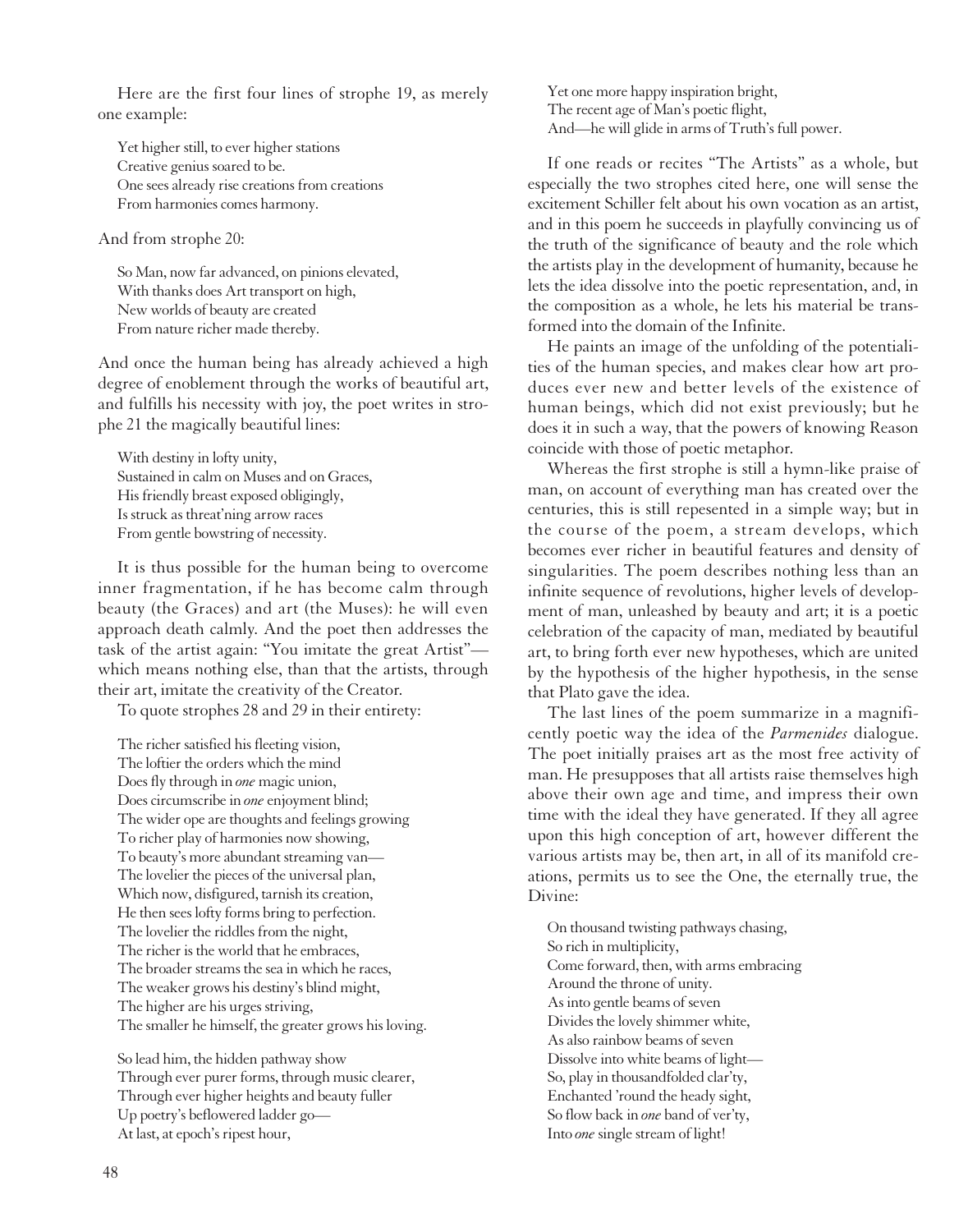## The Artists (1789)

HOW fair, O Man, do you, your palm branch holding Stand at the century's unfolding In proud and noble manhood's prime With faculties revealed, with spirit's fullness Full earnest mild, in action-wealthy stillness, The ripest son of time, Free through reason, strong through law's measure, Through meekness great, and rich in treasure, Which long your breast to you did not disclose, Nature's own lord, she glories in your bridle, Who in a thousand fights assays your mettle And shining under you from out the wild arose!

BESOT with vic'try operose, Let not the hand be now forgotten, Which on life's desolated strand The whimpering abandoned orphan, A savage fortune's booty, found, The spirit's future dignity did early To your young heart in silentness display, And sullied concupiscence surely Did from your tender bosom turn away, The good one, who in lofty duty Did playfully instruct your youthfulness, And the elevated virtue's myst'ry In easy riddles left for you to guess, Who, more mature to see him on returning, In foreign arms her darling one she laid, O fall not to degenerated yearning To be her abject serving woman's maid! In labor is the bee your master, In skillfulness the earthworm has your teacher grown, Your knowledge you do share with spirit minds far vaster,

'Tis *Art,* O Man, you have alone!

THE land which knowledge does reside in You reached through beauty's morning gate. Its higher gleam to now abide in, The mind on charms must concentrate. What by the sound of Muses' singing With trembling sweet did pierce you through, A strength unto your bosom bringing Which to the world-soul lifted you.

WHAT, after many thousand years' expiring,

An aging reason first did find, In symbol great and beautiful was lying Revealed before unto the childlike mind. To virtue's love her sweet form has us drafted, A softer sense did bold depravity restrain Ere yet a Solon legislation crafted, Whose languid blooms did slow constrain. Oh! Ere the thinker's spirit daring Had of e'erlasting space conceived, Who to the starry theater staring, Ne'er its presentiment perceived?

SHE, with Orions circling her visage, To glorify her majesty sublime, As purer spirits contemplate her image Consuming, o'er the stars does climb, Upon her sunny throne upraising, Urania, so dreadful yet so grand, Unburdened of her crown ablazing, Does there—as *Beauty* 'fore us stand. The belt of grace 'round her receiving, That she, as child, the children understand: What here as Beauty we're perceiving, Will first as *Truth* before us come to stand.

WHEN the Creator from out His living presence All mankind to mortality expelled, And to the light, a later reappearance To find on senses' heavy path compelled, When all of Heaven's beings turned from him their faces, She chose, alone, with man to be, With the forsaken, banished races, Magnanimous, in their mortality. Here she in sloping flight does hover, Around her love in land of senses' thrall, And paints, deceiving as a lover, Elysium upon his prison wall.

WHEN in this nurse's arms so tender, The frail mankind still reposed, There holy bloodlust stirred up not an ember, There guiltless blood was not exposed. The heart, which she directs in gentle binding, The servile retinue of Duty does disdain, Her light's path falling, lovelier but winding, Onto morality's sunlighted plain.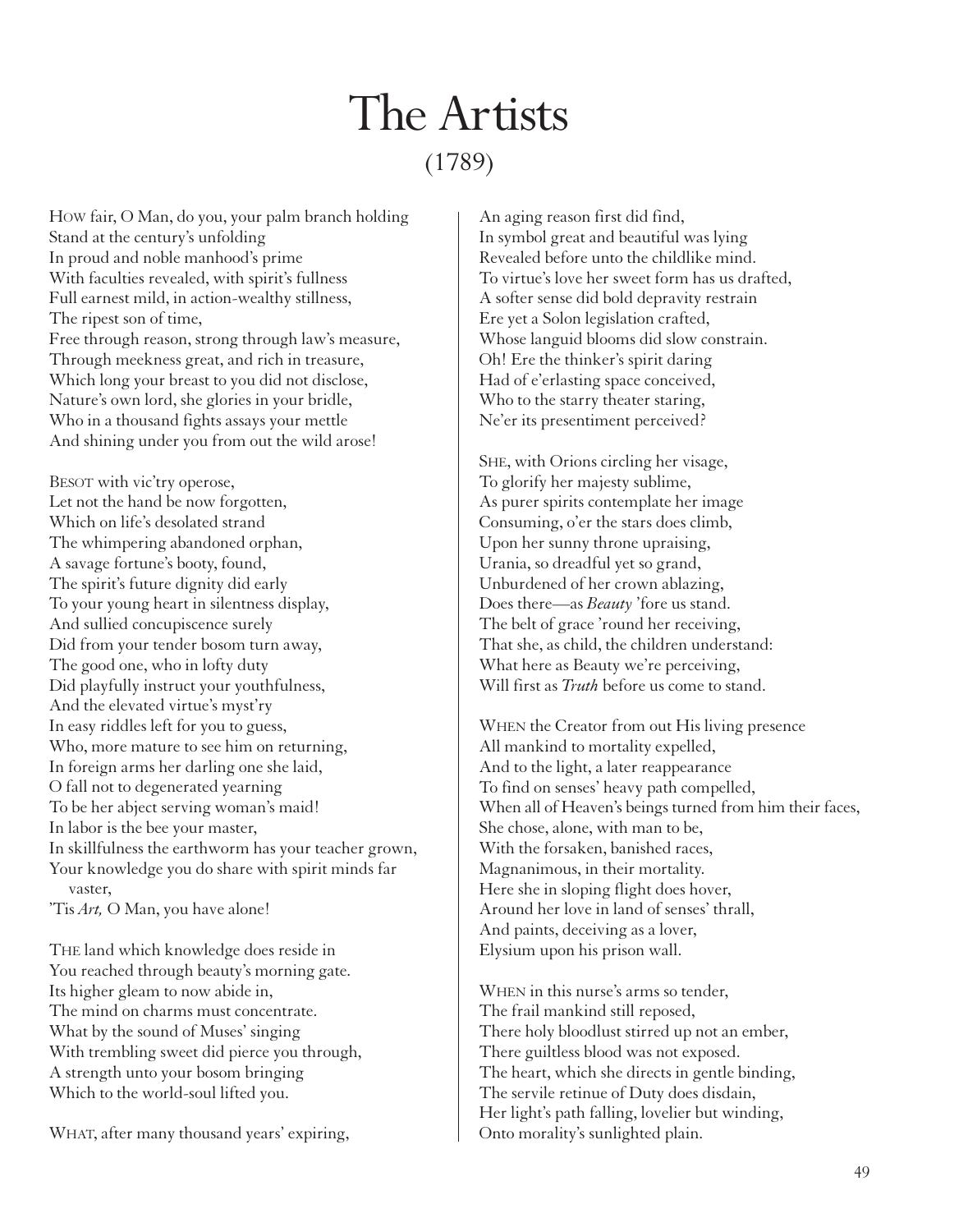They who her service chaste abided No baser urges tempt, no fates affright, As under holy power they resided, Then with pure spirit lives they are united Again into sweet freedom's right.

THE blissful, whom from millions, to her serving The purest, she did consecrate, Within whose breast she deemed her throne deserving And through whose mouth did mightiness relate, Whom she selected at e'er-flaming altars To see her holy fire never falters, Without a veil appeared she only 'fore their eye, Whom she in tender union would ally! Rejoice then in the honorable standing Wherein high order has uplifted you: In the exalted spirit world 'tis true, You held of man the highest standing.

TILL you proportion to the world brought back, Which serve with joy all things created, A boundless form, arrayed in evening crepe of black, Close 'round him here, by feeble beams illuminated, A shape of troops pugnaciously, Which held his sense in slav'ry's bands restrained, And rough, unsocialized as he, At him their thousand powers trained, —So stood creation 'fore the savage. Within blind appetite's complete control, By mere appearances now bidden, Flies by him, unenjoyed and ever hidden, So beautif'ly fair Nature's soul.

AND as she fleeting overhead now stole, You caught the friendly spirits up in tether With tender sense, with quiet hand, And learned how in harmonious band To bring them socially together. So lightly floating felt the view Of slender shapes of cedar cultivated; The crystal of the billows radiated The quiv'ring image back to you. How could you miss the lovely intimation, With which, benevolent, fair Nature toward you drew?

THEN Art, to steal her shadow forth in imitation, The image swimming on the wave displayed to you. Her very being parted from her, A phantom of herself, as dream, She jumped into the silver stream, Herself to offer to her robber. The beaut'ous plastic art awoke within your heart. Too noble not at rest to be conceiving

In sand, in clay—did you to shadow life impart, In outline its substantial self receiving. The sweet desire for action lively woke— From out your breast the first creation broke.

HELD under careful observation And captured by your watchful view, The private forms betrayed in revelation The talisman, which captivated you. The wonder-working laws, the measure Of charm's investigated treasure In gentle bond were by inventive mind Into your handiwork combined. The obelisk and pyramid ascended, The herm arose, the column sprang on high, The forest's melody from reedy pipe flowed by, And heroes' deeds in singing never ended.

THE sampling of a flow'ry bed Is bound in nosegay with a sage selection, And thus did Art from Nature first e'er tread; Then nosegays were into a wreath wound in collection, And thus a second, higher Art began From the creative hand of Man. The child of Beauty, needing no more, Perfected as if from your hand departed, The crown does forfeit, that it wore, Once actuality's imparted. The column must, unto proportion bent, Close ranks with all its sisters in formation, To Maenad's harp in acclamation, The hero in the hero host is blent.

SOON gathered near barbarians, astounded, To see the new creations forth they ran. Look, the delighted crowd resounded, Look there, all this was done by Man! As happy and more social pairs abounded, They seized hold of the singer's lyre, Which titans, giant battles celebrated And lion-slayers, who, while singers did inspire, From out their hearers heroes had created. Then, first time, did the mind partake Of joys more peaceful, reassuring, Which are but from afar alluring, Which won't its creature greed awake, Which though enjoyed are still enduring.

NOW from its carnal sleep did wrestle The soul, so beautiful and free, By you unchained sprang forth the vassal Of care in lap of joy to be. Now limits of the beast abated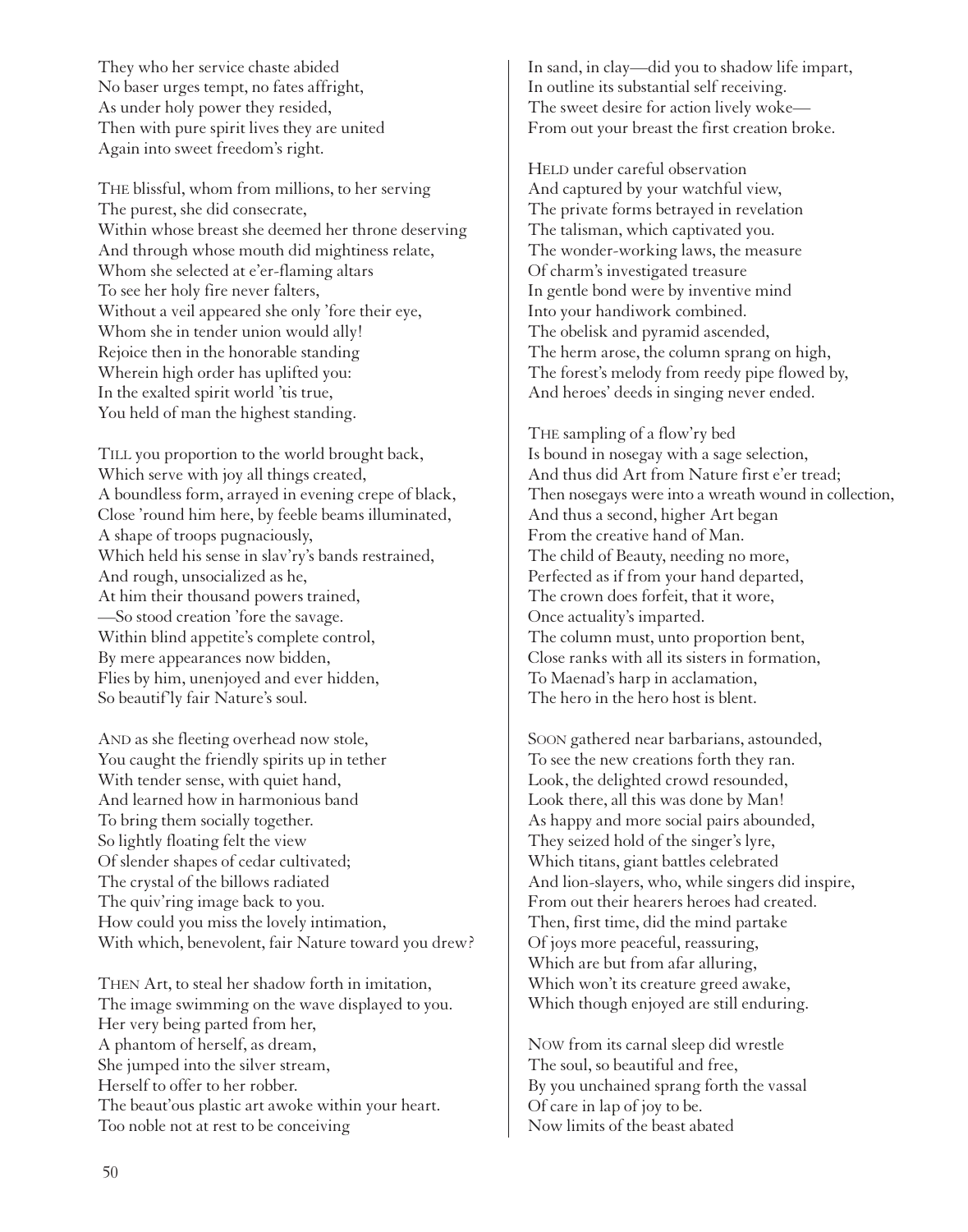And Man on his unclouded brow rang out, And thought, that foreign stranger elevated, From his astonished brain sprang out. Now *stood* Man, and to starry legions Displayed his kingly countenance, Then to these lofty sunlit regions His thanks conveyed through speaking glance. Upon his cheek did smiling flower, His voice, by sentiments now played, Unfolded into song's full power, Emotions moistened eye betrayed, And jest, with charm in graceful federation, His lips poured out in animation.

ENTOMBED in instincts worms inherit, In carnal pleasure full entwined, You recognized within his mind The noble seed of loving spirit. Though love did instinct base inherit, That better seed from out did bring He thanks that shepherd first did sing. Unto thought's level elevated Desire more modest then cascaded Melodic'ly from singer's mouth. The cheeks from dew drops softly burning, The steadfast, unextinguished yearning, The union of all souls set forth.

THE wisdom of the wise, the mild's mildness, Nobility's grace, the strong one's power You wed into a single likeness And placed it into glory's bower. The man who 'fore the unknown trembled, Its mere reflection came to love; Great heroes burning he assembled, To equal that great One above. From all archtypal Beauty the first ringing *You* made in Nature to resound in singing.

THE passions' frenzied, wild stress, The lawless whims of fortune, The instincts' and the duties' press You set with your acute emotion On straight-edge to their destination. What Nature in her great and grand procession In widespread distances has torn apart, Becomes in play, in song's expression Coherent, easy to impart. By Furies' singing much affected, The murder draws, though not detected, The fate of death from out their art. And long ere sages venture with a finding, An Iliad is fortune's mysteries unwinding

For young antiquity unfurled; From Thespis' chariot descending Came Providence into the world.

BUT in the great course of the world Too early was your symmetry ascending. When swarthy hand of destiny, What she before your eye had raveled, Would not before your eye untie, Then life to the abyss did fly, Before full lovely circle traveled— Then you did draw, with bold, audacious might, The arc still further into future's night; Then hurled yourself and never quivered Into Avernus' swarthy ocean wave And there the life that fled discovered Beyond the urn, beyond the grave; And then appeared with torch o'erturned the image Of blooming Pollux, who on Castor leans so nigh: The shadow that completes the Moon's full visage, Before the silver circle fills on high.

YET higher still, to ever higher stations Creative genius soared to be. One sees already rise creations from creations From harmonies comes harmony. What here delights the drunken eye alone, Is there in service to the higher beauty; The charms which do this nymph adorn, In a divine Athena soften gently: The forces which in wrestler's muscle rage, Must seek in godly Beauty silence tender; The figure proud of Jove, the wonder of his age, Does in Olympus' temple homage render.

THE world, transformed by labor's hand, The human heart, by new impulses greeted, And exercised in battles heated, Do your creation's scope expand. So Man, now far advanced, on pinions elevated, With thanks does Art transport on high, New worlds of beauty are created From nature richer made thereby. The bounds of knowledge melt away, The mind, in your light vic'tries sharpened, In mere enjoyments quickly ripened To race through all the artificial powers, Does set its sights on Nature's distant towers, And overtakes her on her dusky way. He weighs her now with human calculations, Does gauge with measures she herself has lent; Much better versed in Beauty's obligations, To pass before his eye she now is sent.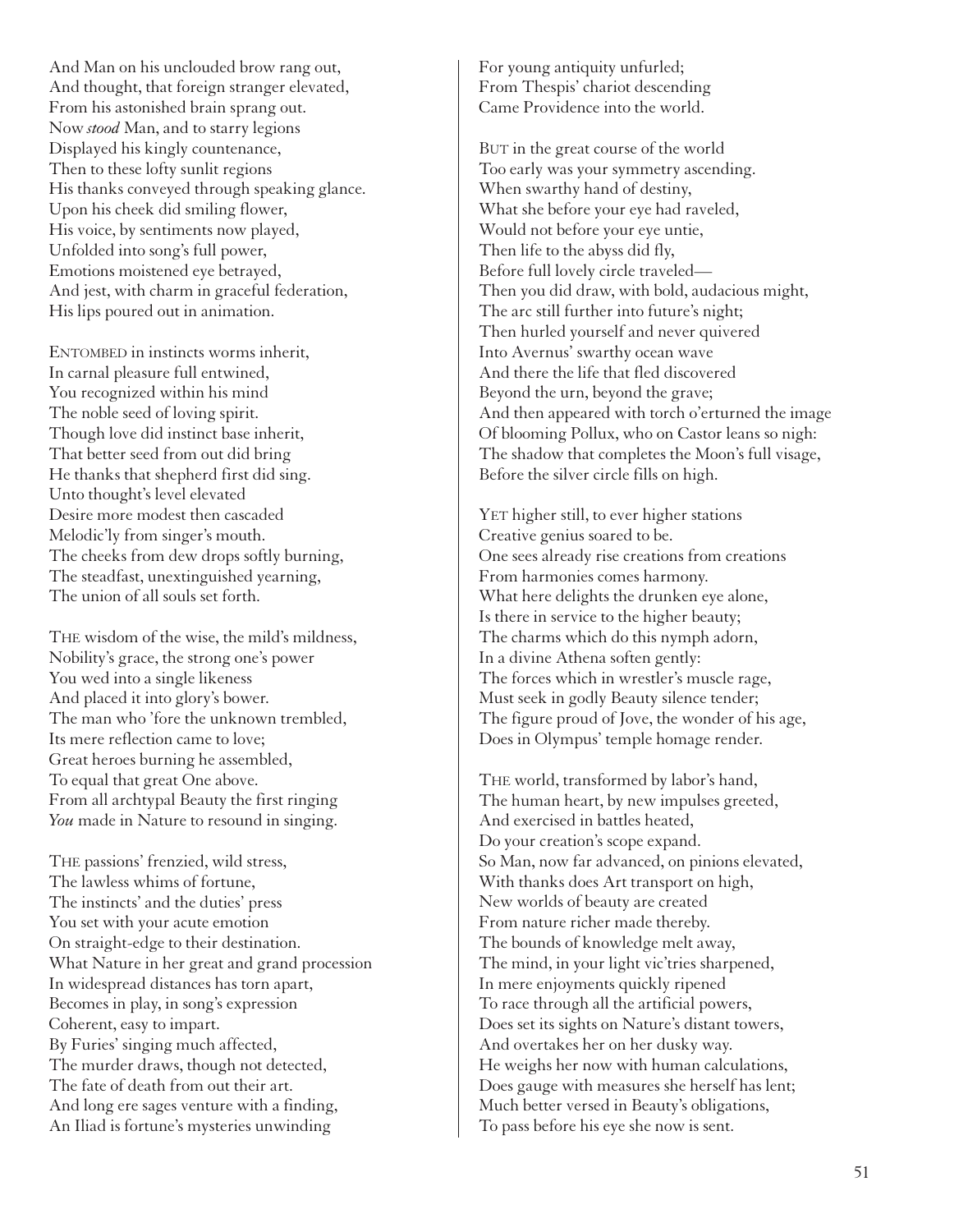In self-contented, youthful joy he raises In loan unto the spheres his harmony, The universal edifice he praises And shows it off as symmetry.

NOW everything that he discovers Does tell him of proportion fair. Fair Beauty's golden belt uncovers In his life's course her weaving there; While blest Perfection 'fore him hovers In all your works victoriously e'er. Wherever joy unblemished hurries, Wherever silent sorrow flees, Where contemplation thoughtful tarries, Where tears of misery he sees, Where thousand frights at him are 'raying; Do follow seas of harmony, He sees the Graces three in playing, And, his emotions soft-refined displaying, He strives to join the lovely company. Soft, as the lines alluring coil together, As all phenomena around In softened contour blend in one another Just so, his life's light breath is bound. His spirit melts in Harmony's great ocean, Which 'round his senses lustfully now flows And quietly his thoughts, enraptured, close On ever-present Cytherea, in devotion. With destiny in lofty unity, Sustained in calm on Muses and on Graces, His friendly breast exposed obligingly, Is struck as threat'ning arrow races From gentle bowstring of necessity.

THE trusted favorites of blessed Harmony, Companions who to gladden life have striven, The noblest and the dearest, those which she, Who gave us life, that we might live has given! That man unshackled of his duty now takes heed, The fetters loves which him do lead, Not prey to iron scepter of contingency, *This* thanks you—your eternity, And a sublime reward is your heart's treasure. That 'round the cup in which our freedoms run The gods of joy do joke with pleasure, The charming dream is lovely spun, Embraced for this be, in full measure!

THE Spirit glittering and bright, Who cloaked Necessity with grace, does order Unto his starry vault, unto his ether, To serve us graciously and right, Who in destruction still adorns himself, delights us With the sublime where he affrights us, To be like this great Artist seek. As on the brooklet mirror-sleek The bright-hued banks a-dancing glimmer With sunset's glow and flow'ry field, So on our barren life does shimmer The poet's lively shadow-world. You have to us, as bride garmented, The frightening unknown presented, Our destiny without relent. Just as your urns the bones do cover, You put a magic, sweet sheen over The dreadful sorrow's choir lament. Throughout millenia I've hurried, In boundless realm of ages past, How Mankind laughs where'er you've tarried, How dreary when you're gone at last.

WHAT once with feathers soaring upward Full force from your creating hands did climb, Again itself within your arms discovered, When silent victory of time From off his cheeks life's rosy flower The strength from out his members stole And sadly, steps now lacking power, The old man staggered on his pole. Then you from fountain freshly rendered The wave of life to thirsty tendered; Twice did the epoch gain its youth anew, Twice from the seed which you yourself did strew.

BY savage hordes expatriated, The last of off'ring brands you snatched away From Orient's fair altars desecrated And brought it to the Occident to stay. There dawned the lovely fugitive much feted, The new day, from the East, now in the West, And on Hesperia's meadows germinated Ionia's renewed and blooming best. Into men's souls now cast a Nature fairer Soft mirroring, a fair reflection bright, And in these souls bejewelled there came aglitter To reign the goddess great of light. One saw the falling of a million shackles, And for the slaves the rights of men now heard, As brother peacefully with brother travels, So mildly has the young mankind matured. With inner lofty joy inspired Of fortune's gift you take your part, And in humility attired With silent merit you depart.

IF on the paths of thought without obstruction